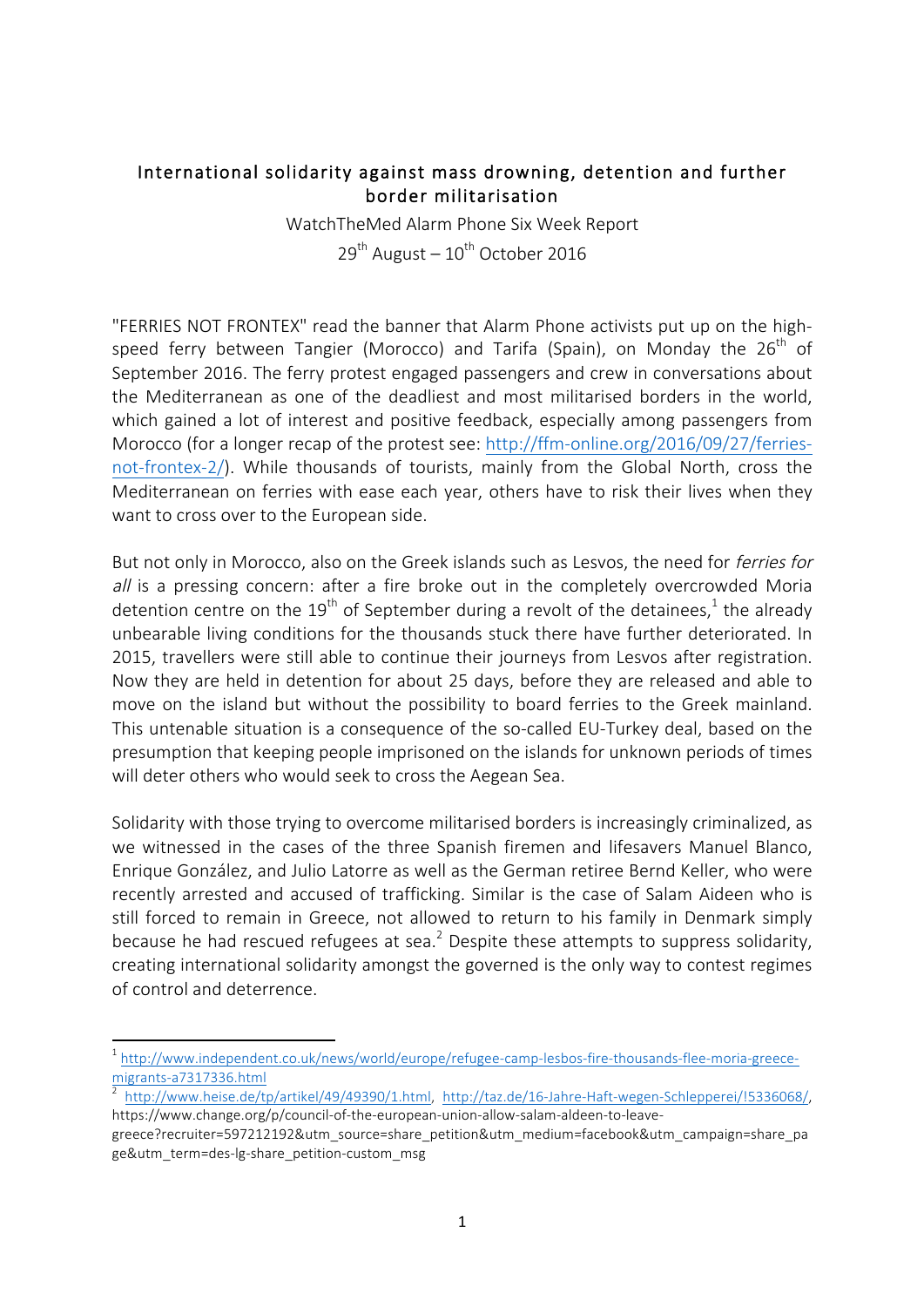We from the Alarm Phone network are continuing our work and just held our  $5<sup>th</sup>$  general meeting in Morocco in late September with members coming together from 16 countries on both sides of the Mediterranean. At the same time, our daily struggle to support travellers in distress continues. At times, we speak to precarious travellers directly or we get contacted by close family members and friends of those who seek to cross borders. At other times, we are never able to engage directly but can charge satellite phones kept on refugee boats with credit so that they can keep making distress calls. This was the case in the Central Mediterranean on Monday the  $29<sup>th</sup>$  of August (for full report see: http://watchthemed.net/reports/view/564). About 5,500 people were rescued that day alone.

Throughout the past six weeks, the period that this report covers, numbers of rescued travellers in the Central Mediterranean Sea remained high. Approximately 24,141 people reached Italy through that part of the sea.<sup>3</sup> While thousands were rescued, there were, once again, many fatalities. Besides the unknown number of deaths of those who simply disappear at sea, hundreds drowned on the  $21<sup>st</sup>$  of September when their vessel capsized off Egypt. More than 300 deaths are already accounted for, but the death toll is likely to rise significantly as many remain missing. $4$ 

From the 29<sup>th</sup> of August to the 10<sup>th</sup> of October 2016, the WatchTheMed Alarm Phone was involved in 18 distress situations in total, of which 7 took place in the Western Mediterranean, 7 in the Central Mediterranean, and 4 in the Aegean Sea. In the same period last year, the Alarm Phone was involved in more than 360 emergency situations, many of which occurred in the Aegean Sea. This decrease does not suggest that fewer people need to cross the sea but merely that deterrence regimes at sea prevent people from leaving with ever-greater violence. The EU-Turkey deal in particular has established a trans- and supra-nationally coordinated deterrence regime that, ultimately, seeks to end migratory movements at sea.<sup>5</sup> This horrible deal that has caused human rights violations on a mass scale now seems to serve as a blue print for future deals with other third countries, especially Northern African ones.

Besides the already close ties to Tunisia and Morocco, collaborations between the EU and Libya are intensifying. Following an agreement signed on Tuesday the 23 $^{rd}$  of August, EU navies will train Libya's coastguard on a vessel part of the military mission Sophia, in order to intercept and return people seeking to escape Libya.<sup>6</sup> These novel co-operations have already led to the return of more than 11,000 people, following the account of Libyan authorities.<sup>7</sup> Regardless of the well-documented mass violations of migrant rights in Libya, and not to mention the fact that Libya is a war-torn country, the EU actively assigns responsibility to those who admitted to have violently attacked and arrested

<u> 1989 - Jan Samuel Barbara, margaret e</u>

<sup>3</sup> http://data.unhcr.org/mediterranean/country.php?id=502

<sup>4</sup> https://www.theguardian.com/world/2016/sep/23/death-toll-in-migrant-shipwreck-off-egypt-rises-to-300?CMP=twt\_gu

<sup>5</sup> https://www.opendemocracy.net/maurice-stierl/every-refugee-boat-rebellion-supporting-bordertransgressions-at-s<br><sup>6</sup> https://euobserver.com/foreign/134732

<sup>7</sup> http://www.reuters.com/article/us-europe-migrants-libya-idUSKCN11M1AP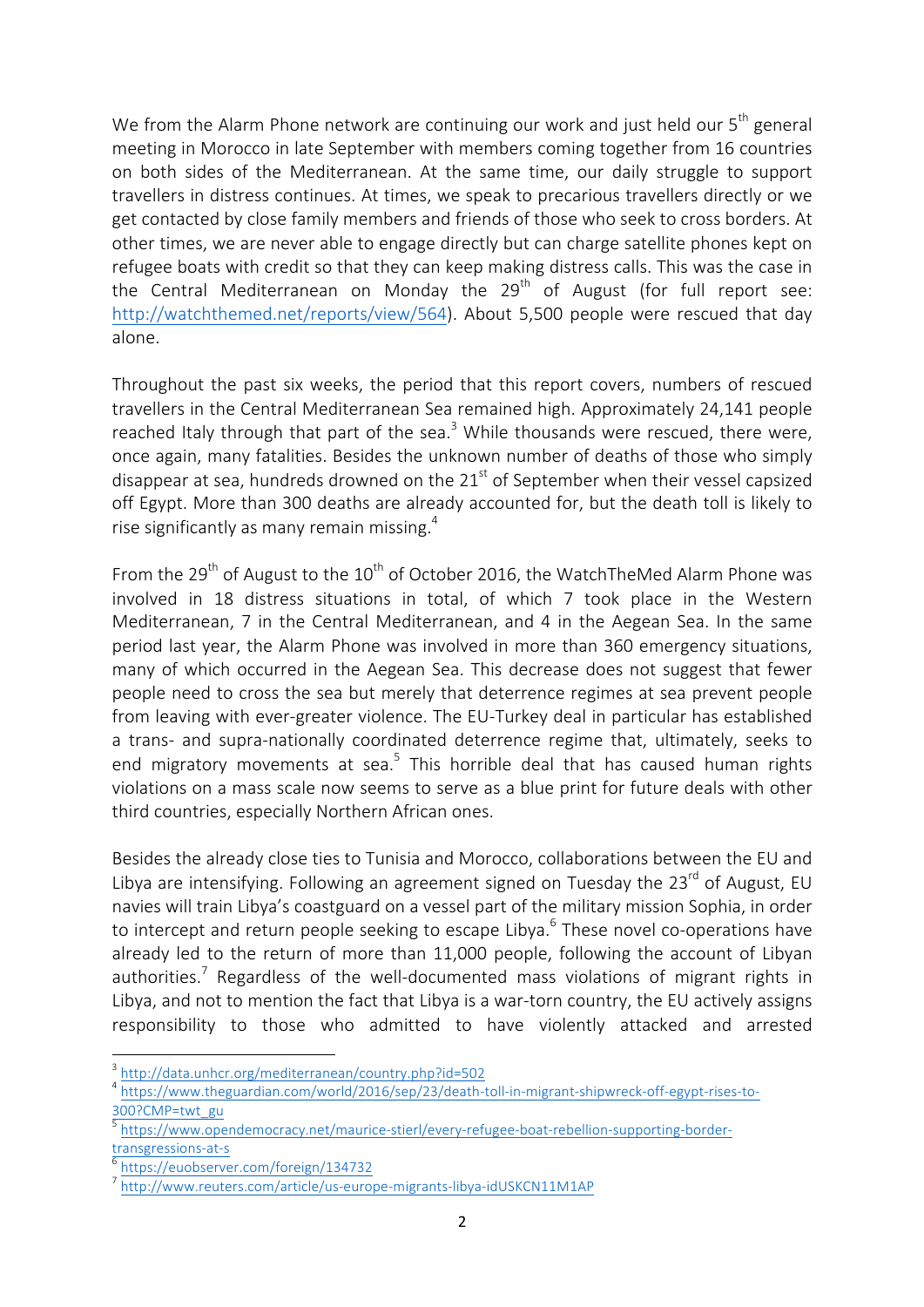humanitarian actors, such as the crews of Doctors without Borders and Sea-Eye.<sup>8</sup> While not openly shared by most representatives of EU institutions and member states, these deals and co-operations effectively create the "giant refugee city" in Libya that the racist Hungarian Prime Minister Orban called for in late September.<sup>9</sup> And not only there. The president of the European Parliament Martin Schulz now openly pressurised the Egyptian government to sign a deal similar to the one with Turkey, even tying the granting of IMF loans to such forms of cooperation.

The externalisation of EU borders to Northern Africa will further exacerbate the suffering that people on the move experience in places they need to escape from. As we have repeatedly made clear, and as shipwreck after shipwreck demonstrates, sea-migration will not cease to exist but occur through ever-more dangerous and deadly paths. The high numbers of fatalities off the coast of Libya and the latest mass tragedy off Egypt give evidence to that fact. At the same time, it is clear that these forms of border externalisation and deterrence agreements are deeply volatile and flawed - they can never fully deter unauthorised forms of migration from seeking out new paths and finding cracks in the border regime.

# Summaries of cases  $29^{th}$  August –  $10^{th}$  October:

## Central Mediterranean Sea

<u> 1989 - Jan Samuel Barbara, margaret e</u>

On Monday, the 29<sup>th</sup> of August, an Alarm Phone member was contacted by someone calling from a Thuraya satellite phone at 8.17am. While no information could be shared in the initial call, we were able to upload the satellite phone with credit, as it had nearly no credit left. After several unsuccessful attempts to reach the phone, we received a call from the Thuraya phone at 8.55am, but communications were difficult and eventually broke down. It was clear, however, that the caller was on a boat. At 9.02am we called the Italian Maritime Rescue Coordination Centre in Rome (MRCC) and passed on the phone number. At 9.11am we received a call from a contact person in Morocco who reported that a friend of his had informed him that he had successfully made it onto an Italian boat after having left Libya on a boat. […]. At 5.35pm MRCC Rome confirmed that the boat in question had been rescued by an Italian vessel. All in all, about 5.500 people were rescued on the day (for the full report see: http://watchthemed.net/reports/view/564).

On Tuesday, the 30<sup>th</sup> of August, our Alarm Phone shift team was alerted to 3 cases of maritime distress in the Central Mediterranean. Around 9am, Father Mussie Zerai informed us about 2 vessels in distress off Libya. Vessel 1 carried about 100 people had had left about 7 hours earlier, presumably from Zuwarah. Vessel 2 had presumably also left from there but it was unclear how many people it carried. At 9.10am we were able to

9 http://www.independent.co.uk/news/world/europe/europe-giant-refugee-city-libya-africa-hungary-primeminister-viktor-orban-a7327931.html

<sup>8</sup> https://www.theguardian.com/world/2016/aug/28/libyan-navy-admits-confrontation-charity-rescue-boat-msf, http://www.all-in.de/nachrichten/rundschau/Eskalation-im-Mittelmeer-Libysche-Kuestenwache-setzt-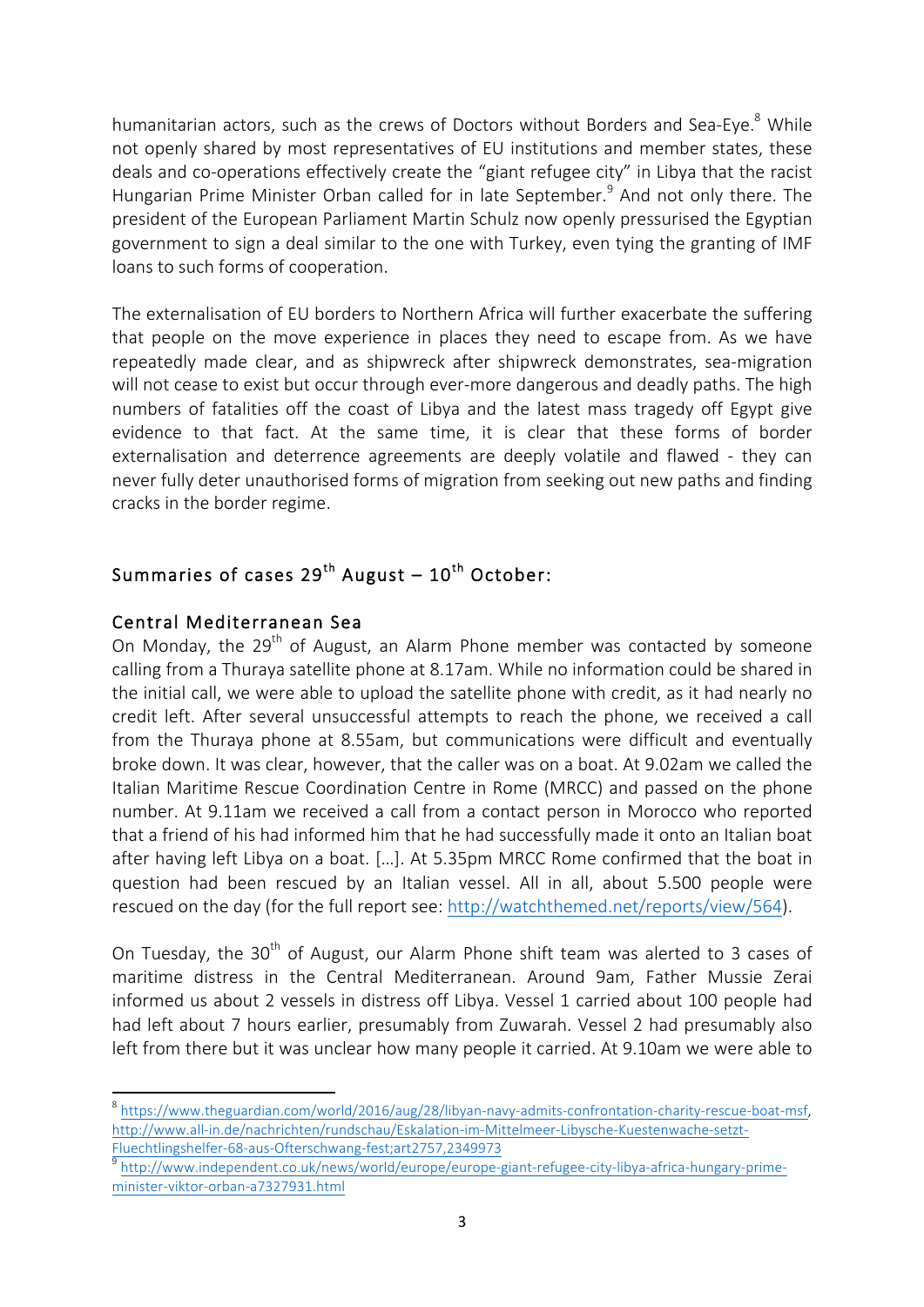recharge one of the satellite phones with credit but we were unable to reach the boats. At 9.50am MRCC Rome confirmed that they knew about the boats in distress already. Our shift team reached vessel 2 at 10.01am and at 11.45am the travellers were able to pass on their GPS position. […] At about 1pm we received information about a third vessel in distress, again via Father Zerai. The vessel had also left from Zuwarah in Libya. […] At 3.34pm MRCC Rome confirmed that they were coordinating the rescue of all in all dozens of vessels and that the people would need to patiently wait for their rescue. At 6.25pm MRCC Rome confirmed the rescue of all vessels in distress in that area of the sea. All in all, about 3000 people were rescued in 30 SAR operations (for the full report see: http://watchthemed.net/reports/view/565).

On Monday, the  $12<sup>th</sup>$  of September 2016 at 7.20am, Father Mussie Zerai alerted the Alarm Phone to a boat in distress in the Central Med. On the boat were 140 travellers, amongst them many women and children. We passed on the information to the Italian coast guard, who informed us that they were already working on the case. In the evening, the Italian coast guard confirmed that the boat had been rescued as one of three vessels rescued that day, carrying a total of 350 travellers (for the full report see: http://watchthemed.net/reports/view/573).

On Tuesday, the  $13<sup>th</sup>$  of September 2016 at 7.25am, Father Mussie Zerai alerted the Alarm Phone to 35 travellers in distress in the Central Med. We passed on the information to the Italian coast guard, who told us that they were already aware of the case. At 10.53 the Italian coast guard confirmed that all the travellers were on board of a merchant vessel. Later we found out that the travellers had been transferred to an Italian coast guard boat together with 310 other travellers rescued the same day from four different vessels (for the full report see: http://watchthemed.net/reports/view/574).

On Wednesday, the  $14<sup>th</sup>$  of September 2016 at 6.16am, Father Mussie Zerai alerted the Alarm Phone to a group of around 130 travellers in distress in the Central Med. We informed the Italian coast guard about the situation, but they insisted that they could not do anything without knowing the exact position of the vessel. At 1.15pm we talked to the Italian coast guard again, and they informed us that all 124 travellers on the boat had been rescued by MOAS a few hours earlier (for the full report see: http://watchthemed.net/reports/view/575).

#### Western Mediterranean Sea

On Wednesday, the  $31<sup>st</sup>$  of August, the Alarm Phone was alerted at 9.36am to a case of distress in the Western Mediterranean Sea. A contact person informed our shift team about a boat that had left in the early hours of the day from Malabata in Morocco. […] At 9.46am we received a second call from another contact person who informed us that there were 10 people on the boat, trying to reach Tarifa/Spain. Shortly afterwards the second contact person informed us that she could not reach the travellers anymore. Our shift team tried to contact the boat people, without success. About one hour later, the initial contact person informed us that the boat had been rescued by the Spanish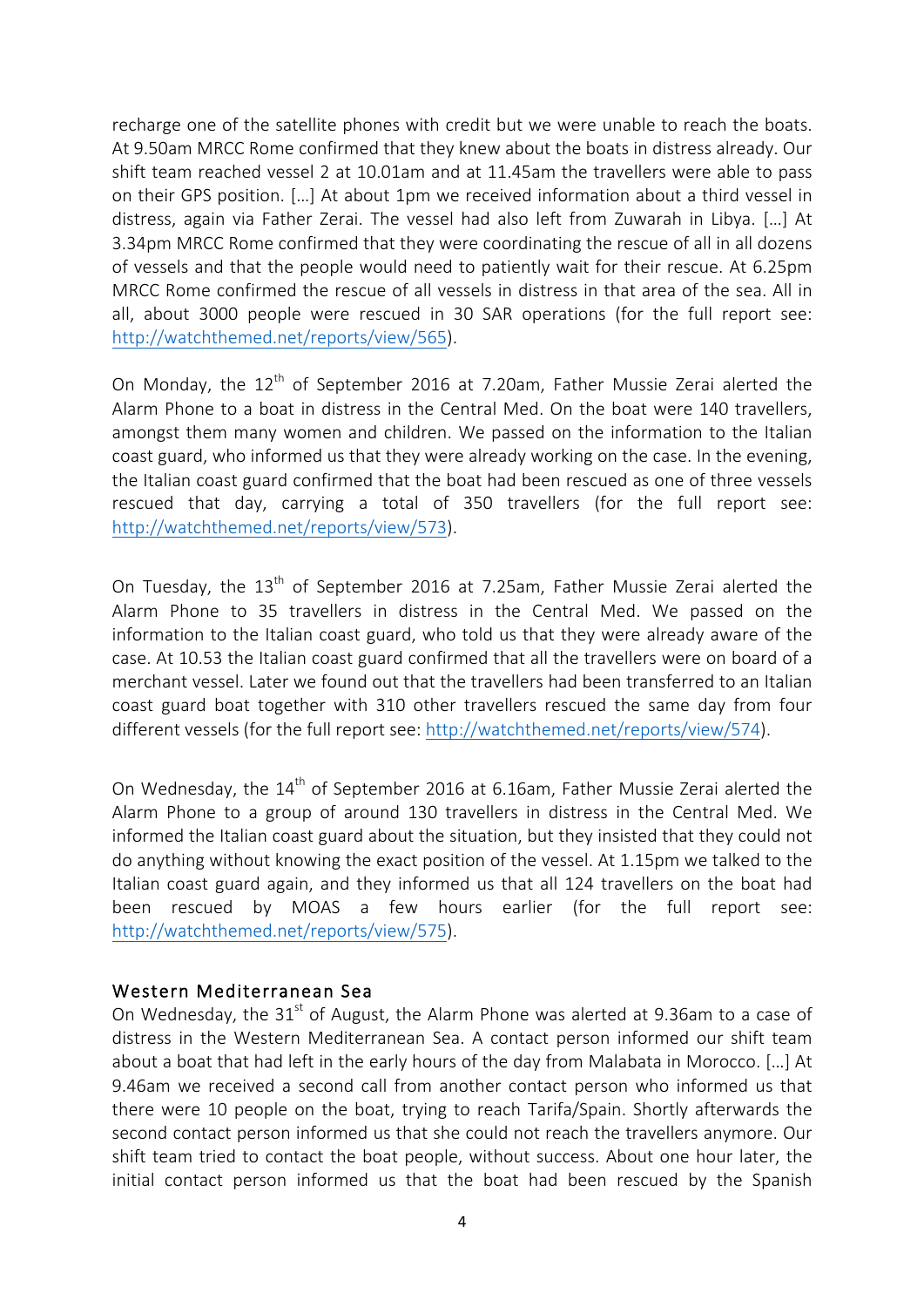coastguards Salvamento Maritimo. We passed the information on to our second contact person (for the full report see: http://watchthemed.net/reports/view/563).

On Monday, the 5<sup>th</sup> of September 2016, the WatchTheMed Alarm Phone was contacted at 8.03am by a person who informed us that he was on a boat in the Western Mediterranean Sea. We agreed for him to send us the GPS position but communication then broke down and we were unable to re-connect to him until 12.17pm. Unfortunately, the travellers had been intercepted by the Moroccan authorities and been returned to Morocco (see: http://watchthemed.net/reports/view/577).

On Thursday, the  $8<sup>th</sup>$  of September 2016, the Alarm Phone shift team was contacted at 6.27am by a person who was on a boat in distress with 7 other travellers. They had left from Tangier at approximately 5am. At 6.32 the Spanish search and rescue organisation Salvamento Maritimo confirmed that they were in contact with the boat and were looking for the 8 travellers. When we were able to get in touch with the group again at 6.58am, it was clear that they were seriously anxious and distressed and it was difficult to gather any further information about their situation. Salvamento Maritimo confirmed to us at 7.40am that the vessel had been found by the Moroccan Navy. The travellers were returned to Morocco (see: http://watchthemed.net/reports/view/578).

On Tuesday, the  $13<sup>th</sup>$  of September 2016, at 7.15am, we received a call from a contact person from Morocco about 10 travellers in distress. They and another group of 7 travellers had left on two zodiacs from Tanger at 6.30am. Both boats were intercepted by the Marine Royal. Some of the 17 travellers were bussed to Kenitra close to Rabat, after being registered at the police station in Tanger. This is a usual practice in Morocco with the aim of preventing another attempt to cross the border (for the full report see: http://watchthemed.net/reports/view/574).

On Friday, the  $16<sup>th</sup>$  of September 2016, at 11.21am, the Alarm Phone shift team received a call from a Moroccan number, but the connection broke off and it was not possible to re-connect to the travellers. At 2.46 pm we received another call from the travellers. They informed us that everyone was safe and back in Morocco (see: http://watchthemed.net/reports/view/570).

On Thursday, the 22<sup>nd</sup> of September 2016, at 9.38am, the Alarm Phone received a call from a number in Morocco. We learned that the person calling us was missing news from relatives on a boat. At 10.20am, we received the phone number of the travellers in distress, but were not able to reach them directly. At 11.30am, we alerted the Spanish rescue organization Salvamento Maritimo (S.M.). At 1.30pm, S.M. from Almeria informed us that they had just found a boat with 19 travellers on board, including a pregnant woman. At 2pm, one of the contact persons confirmed to us that the travellers on board of the boat in distress had been rescued (see http://watchthemed.net/reports/view/571).

On Monday, the  $26^{th}$  of September 2016, at 9.28am, the Alarm Phone was called from a Moroccan number and informed about 9 people on board of a boat in distress, who had